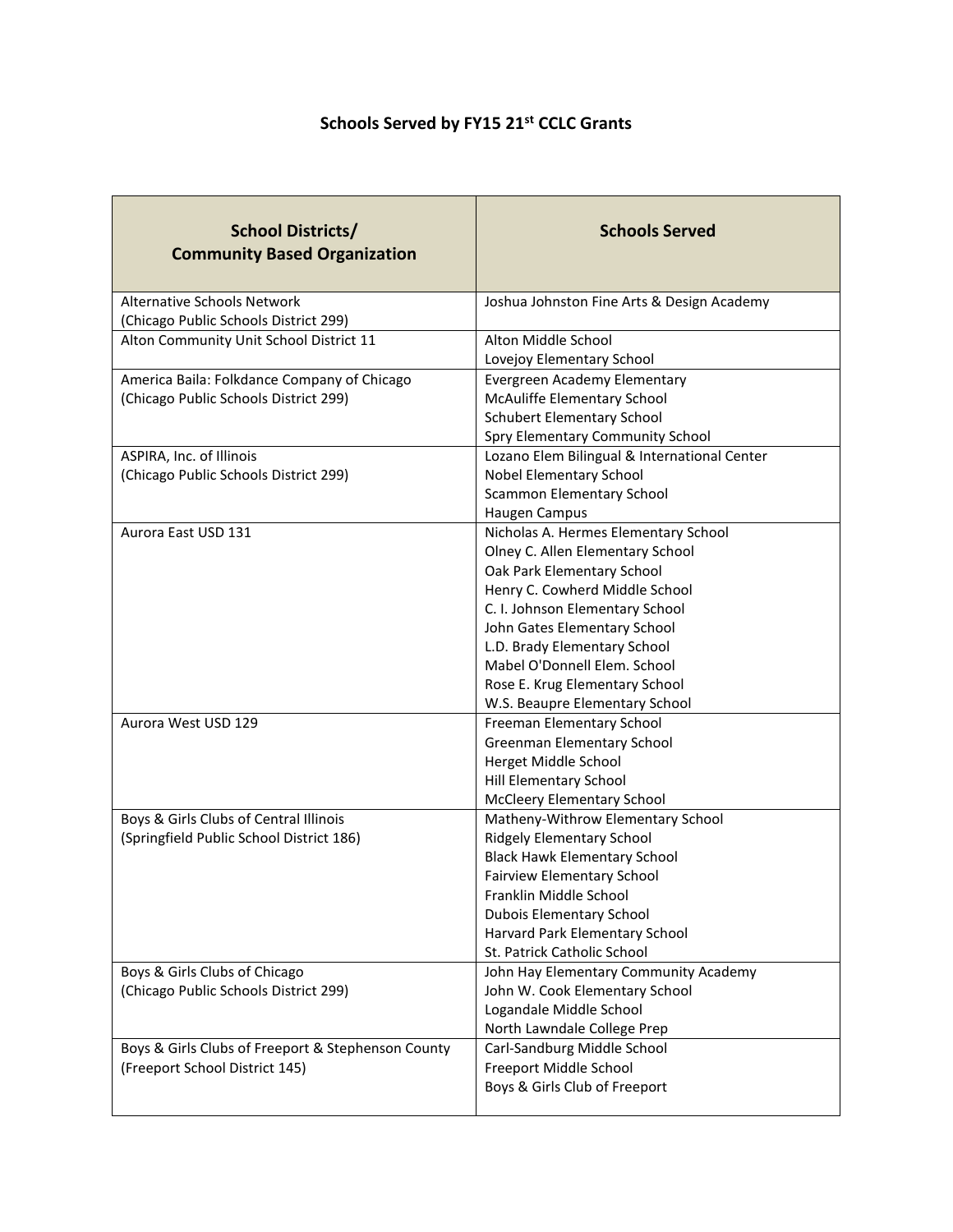| Brighton Park Neighborhood Council                 | James Shields Elementary School                                                  |
|----------------------------------------------------|----------------------------------------------------------------------------------|
| (Chicago Public Schools District 299)              | Thomas Kelly High School                                                         |
|                                                    | Nathan S. Davis Elementary School                                                |
|                                                    | John C. Burroughs Elementary School                                              |
|                                                    | James Shields Middle School                                                      |
| <b>BUILD, Inc</b>                                  | Wendell Phillips Academy HS                                                      |
| (Chicago Public Schools District 299)              |                                                                                  |
| Cahokia CUSD 187                                   | <b>Estelle Sauget School of Choice</b>                                           |
|                                                    | Lalumier School                                                                  |
|                                                    | Huffman Elementary School                                                        |
|                                                    | Cahokia High School                                                              |
|                                                    | Elizabeth Morris School                                                          |
|                                                    | Penniman School                                                                  |
|                                                    | Maplewood School                                                                 |
|                                                    | Oliver Parks 6th Grade Center                                                    |
| Center for Community Academic Success Partnerships | Heritage Middle School                                                           |
| (Chicago Public Schools District 299)              | Nathan Hale Elementary School                                                    |
| (Sunnybrook District 171)                          | Bogan High School                                                                |
|                                                    | Hyde Park High School                                                            |
|                                                    | Corliss High School                                                              |
|                                                    | <b>Coles Elementary School</b>                                                   |
|                                                    | Hefferan Elementary School                                                       |
|                                                    | <b>Madison Elementary School</b>                                                 |
|                                                    | Mireles Elementary School                                                        |
|                                                    | <b>Ryder Elementary School</b>                                                   |
|                                                    | <b>Scmid Elementary School</b>                                                   |
| Center for Community Arts Partnerships, Columbia   | Jones College Prep High School                                                   |
| College Chicago                                    | Mahalia Jackson Elementary School                                                |
| (Chicago Public Schools District 299)              | James Russell Lowell Elementary School                                           |
|                                                    | Albert R. Sabin Elementary Magnet School                                         |
|                                                    | Jacob Beidler Elementary School                                                  |
|                                                    | Charles R. Darwin Elementary School                                              |
|                                                    | Ravenswood Elementary School                                                     |
|                                                    | James N. Thorp Elementary School                                                 |
| Chicago Arts Partnerships in Education             | North Grand High School                                                          |
| (Chicago Public School District 299)               | George Washington HS                                                             |
|                                                    | Telpochcali Elementary School                                                    |
|                                                    | <b>Waters Elementary School</b>                                                  |
| Chicago Public School District 299                 | Clinton Elementary School                                                        |
|                                                    | <b>Greeley Elementary School</b>                                                 |
|                                                    | Kilmer Elementary School                                                         |
|                                                    | Sullivan High School                                                             |
|                                                    | Barnard Computer Math & Science Center Elementary                                |
|                                                    | School                                                                           |
|                                                    | <b>Esmond Elementary School</b>                                                  |
|                                                    | Fenger Academy High School                                                       |
|                                                    | Morgan Park High School                                                          |
|                                                    | Chavez Multicultural Academic Center Elementary<br>School                        |
|                                                    |                                                                                  |
|                                                    | Doolittle Junior Elementary School<br>Sumner Math & Science Community Academy HS |
|                                                    | <b>Tilden Career Community Academy HS</b>                                        |
|                                                    |                                                                                  |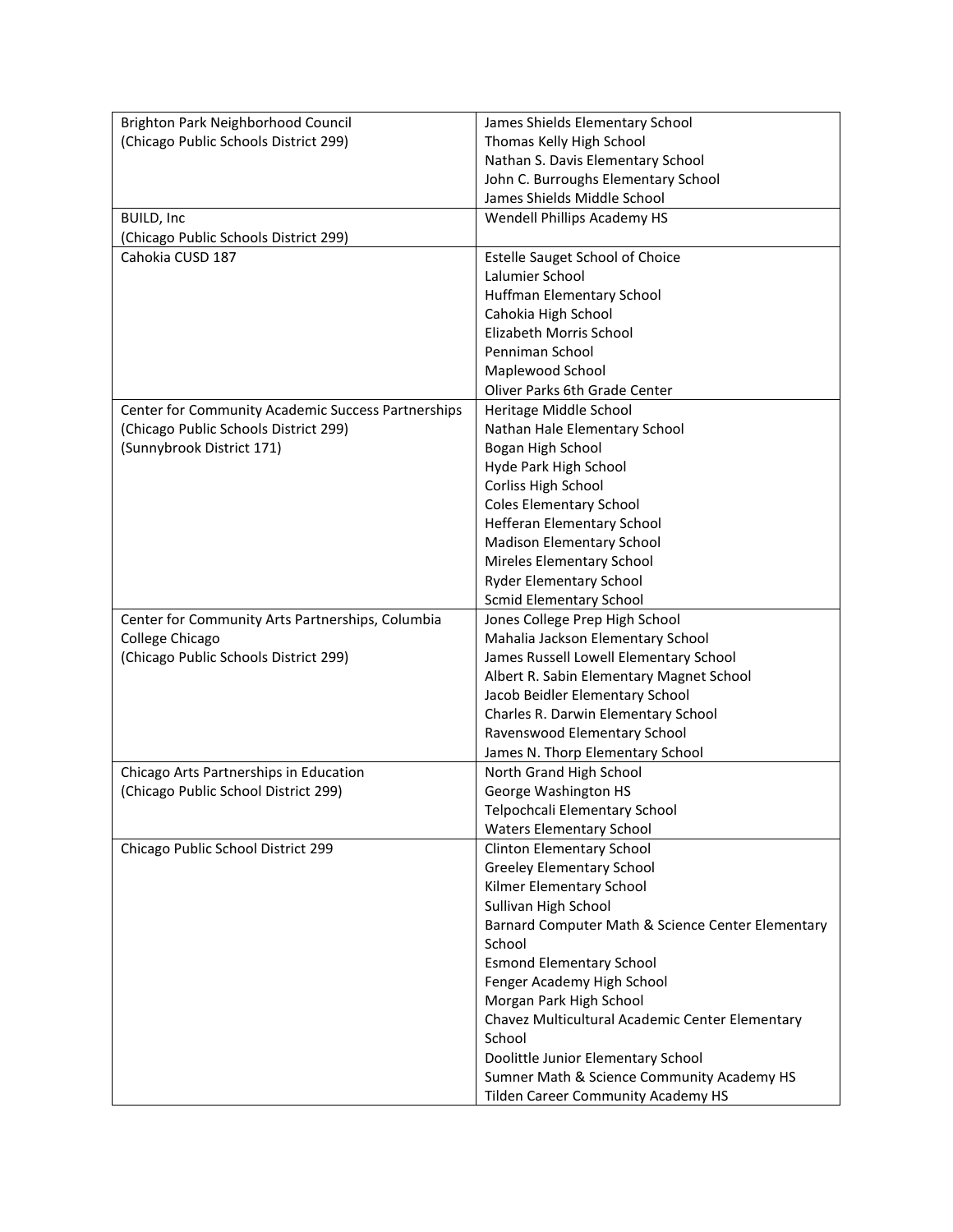|                                       | Uplift Community High School                      |
|---------------------------------------|---------------------------------------------------|
|                                       | Mason Elementary School                           |
|                                       | Spencer Tech Academy                              |
|                                       | <b>Spry Community Links HS</b>                    |
|                                       | MLK School of Social Justice                      |
|                                       | Hope College Preparatory HS                       |
|                                       | Libby Elementary School                           |
|                                       | Peck Elementary School                            |
|                                       | Hirsch Metropolitan HS                            |
|                                       | Mann Elementary School                            |
|                                       | South Shore Fine Arts Academy                     |
|                                       | South Shore International College Preparatory HS  |
| Chicago Youth Centers                 | Deneen School of Excellence                       |
| (Chicago Public School District 299)  | Young Women's Leadership Charter School           |
|                                       | Charles Kozminski Elementary Community Academy    |
|                                       | Frank w. Reilly Elementary School                 |
| Citizen Schools                       | Woodson South Elementary School                   |
| (Chicago Public Schools District 299) |                                                   |
| Dime Child Foundation                 | Paul Robeson High School                          |
| (Chicago Public Schools District 299) |                                                   |
| Driven and Empowered Youth            | Roald Amundsen High School                        |
| (Chicago Public Schools District 299) | Stephen T. Mather High School                     |
|                                       | Nicholas Senn High School                         |
|                                       | Kelvyn Park Middle/High School                    |
|                                       | Charles P. Steinmetz College Prep                 |
| East St. Louis School District 189    | SIU Charter School of East St. Louis              |
|                                       | James Avant Elementary School                     |
|                                       | Laurence Dunbar Elementary School                 |
|                                       | Annette Officer Elementary School                 |
| <b>Egyptian CUSD 5</b>                | Egyptian Elementary School                        |
|                                       | Egyptian Middle School                            |
|                                       | Egyptian High School                              |
| <b>ENLACE Chicago</b>                 | Francisco I Madero Middle School                  |
| (Chicago Public School District 299)  | Eli Whitney Elementary School                     |
|                                       |                                                   |
|                                       | World Language High School                        |
|                                       | Infinity Math Science & Tech HS                   |
|                                       | Rosario Castellanos Elementary                    |
|                                       | Multicultural Academy of Scholarship              |
|                                       | Greater Lawndale School of Social Justice         |
|                                       | David G. Farragut Career Academy High School      |
| Family Focus, INC                     | Chicago Academy Elementary School                 |
| (Aurora Public School District 131)   | Foster Park Fine & Performing Arts Magnet Cluster |
| (Chicago Public Schools District 299) | School                                            |
|                                       | Charles R. Henderson Elementary School            |
|                                       | Lewis School of Excellence                        |
|                                       | C.M. Bardwell Elementary School                   |
|                                       | G.N. Dieterich Elementary School                  |
|                                       | Edna Rollins Elementary School                    |
|                                       | Plano High School                                 |
|                                       | C.J. Bond Elementary School                       |
|                                       | Dvorak School of Excellence                       |
|                                       | William Penn Elementary School                    |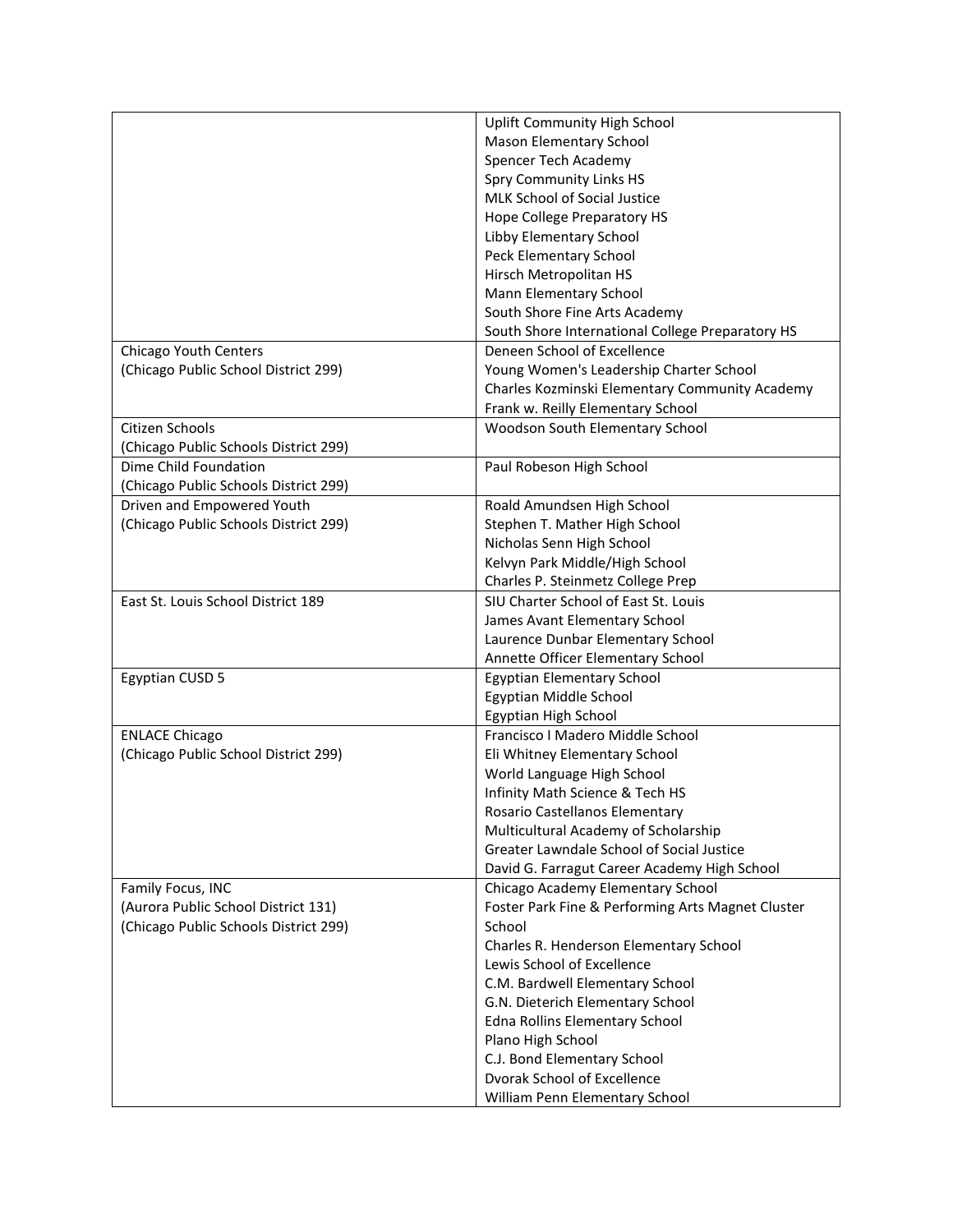|                                                    | Alessandro Volta Elementary School                 |
|----------------------------------------------------|----------------------------------------------------|
| Frida Kahlo Community Organization                 | Sandoval Elementary School                         |
| (Chicago Public Schools District 299)              | Hurley Elementary School                           |
|                                                    | Gage Park High School                              |
|                                                    | Perez Elementary School                            |
|                                                    | Cooper Elementary Dual Language Academy            |
|                                                    | Juarez Academy Community HS                        |
| Gads Hill Center                                   | Hope Institute Learning Academy                    |
| (Chicago Public Schools District 299)              |                                                    |
| Gary Comer Youth Center                            | Gary Comer College Prep                            |
| (Chicago Public Schools District 299)              |                                                    |
| Illinois Alliance of Boys & Girls Clubs            | Lovejoy Elementary School                          |
| (Bloomington Public School District 87)            | Lovejoy Middle School                              |
| (Brooklyn Unit District 188)                       | Carbondale Middle School                           |
| (Carbondale Elementary School District 95)         | Carbondale High School                             |
| (Carbondale Community High School 165)             | South Beloit High School                           |
| (Chicago Public Schools District 299)              | Bloomington Junior High School                     |
| (Community Unit School District 300)               | Brunson Math & Science Specialty Elementary School |
| (County of Winnebago School district 320)          | Hammond Elementary School                          |
|                                                    | <b>Stagg Elementary School</b>                     |
|                                                    | Carpentersville Middle School                      |
|                                                    | <b>Golfview Elementary School</b>                  |
|                                                    | Meadowdale Elementary School                       |
|                                                    | Lewis Elementary School                            |
| Madison CUSD 12                                    | Madison Junior/Senior High School                  |
| Meridian CUSD 101                                  | Meridian Elem/Middle School                        |
|                                                    | Meridian High School                               |
| <b>Metropolitan Family Services</b>                | Bowen High School                                  |
| (Chicago Public Schools District 299)              | Matthew Gallistel Elementary School                |
| (Cook County School District 130)                  | Langston Hughes Elementary School                  |
| (Posen-Robbins School District 143 %)              | John L. Marsh Elementary School                    |
|                                                    | <b>Owens Elementary School</b>                     |
|                                                    | Belmont-Cragin Elementary School                   |
|                                                    | Peter A. Reinberg Elementary School                |
|                                                    | Everett F. Kerr Middle School                      |
|                                                    | Kellar Middle School                               |
| Mount Vernon City School District 80               | Mt. Vernon Primary Center                          |
|                                                    | JL Buford Intermediate Center                      |
| National Museum of Mexican Art                     | Richards Career Academy HS                         |
| (Chicago Public Schools District 299)              | Foreman High School                                |
|                                                    | Solorio Academy High School                        |
|                                                    | Calmeca Academy Elem. School                       |
| Northeastern Illinois University                   | Heritage Middle School                             |
| (Morton High School District 201)                  | Freedom Middle School                              |
| (South Berwyn District 100)                        | Freshman Center                                    |
|                                                    | Morton East High School                            |
|                                                    | Morton West High School                            |
| Northern IL Council on Alcohol and Substance Abuse | Round Lake Area Sr. High School                    |
| (NICASA)                                           |                                                    |
| (Round Lake School District 116)                   |                                                    |
| Park Forest - Chicago Heights School District 163  | <b>Blackhawk Primary Center</b>                    |
|                                                    | Mohawk Primary Center                              |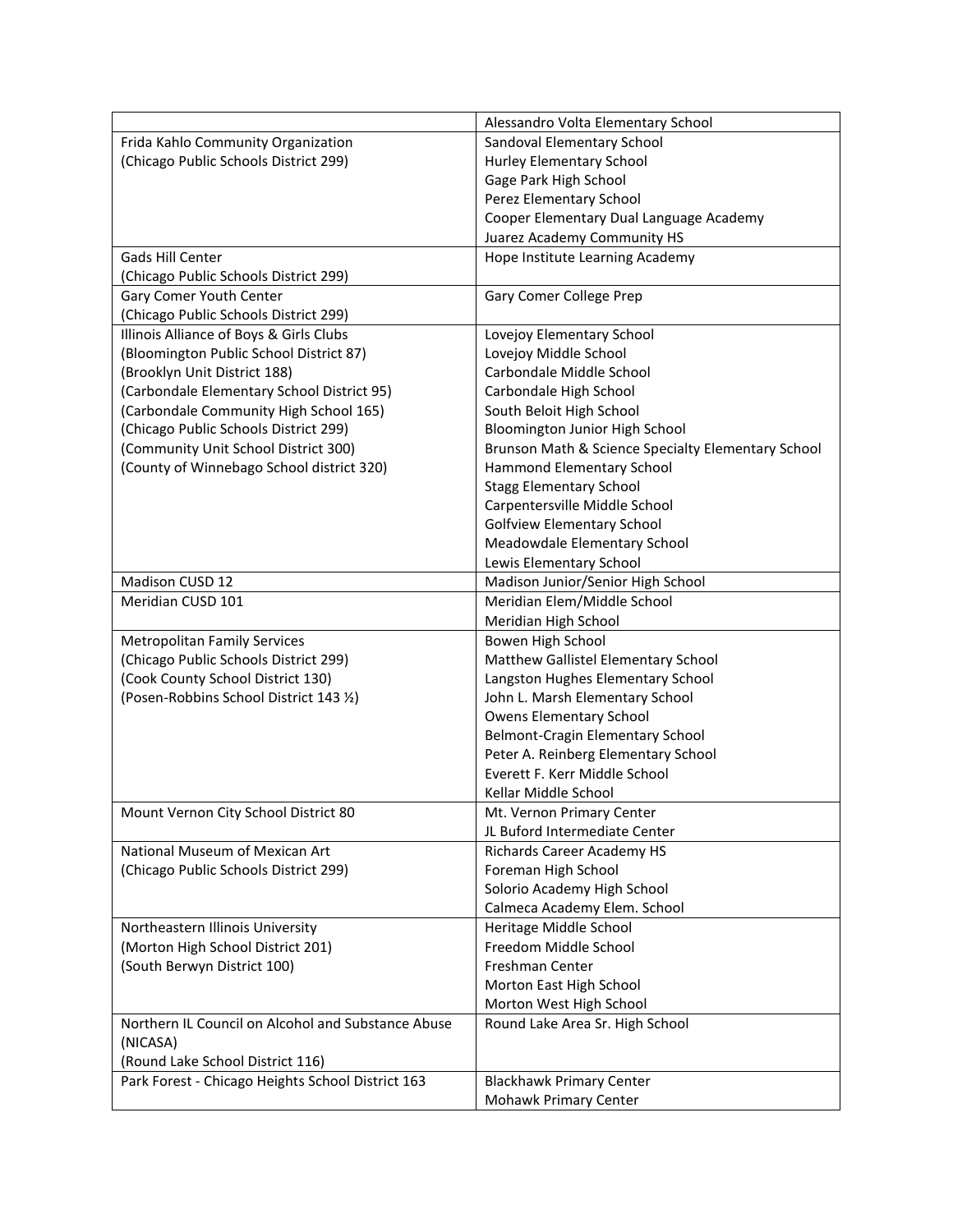|                                          | Barack Obama School of Leadership & STEM        |
|------------------------------------------|-------------------------------------------------|
|                                          | Michelle Obama School of Technology & the Arts  |
| Project Success of Vermilion County      | South View Upper Elementary School              |
| (Danville CCSD 118)                      | North Ridge Middle School                       |
| (Georgetown-Ridge Farm CUD 4)            | Laura Lee Fellowship House                      |
| (Westville CUSD 2)                       | Georgetown-Ridge Farm HS                        |
|                                          | Westville High School                           |
| Quincy SD 172                            | Quincy Senior High School                       |
|                                          | Quincy Junior High School                       |
| Richland CUSD 1                          | East Richland Elementary School                 |
|                                          | <b>East Richland Middle School</b>              |
|                                          | West Richland Elementary School                 |
| Rock Island/Milan SD 41                  | Edison Junior High School                       |
|                                          | Washington Junior High School                   |
| Rockford School District 205             | <b>Beyer Elementary School</b>                  |
|                                          | Auburn High School                              |
|                                          | Rockford East High School                       |
|                                          | <b>Guilford High School</b>                     |
|                                          | Jefferson High School                           |
|                                          | West Middle School                              |
|                                          | Conklin Elementary School                       |
|                                          | Swan Hillman Elementary School                  |
|                                          | Lathrop Middle School                           |
|                                          | Kennedy Middle School                           |
|                                          | Kishwaukee Elementary School                    |
|                                          | Lewis Lemon Elementary School                   |
|                                          | McIntosh Elementary School                      |
| ROE #28 Bureau Henry Stark               | <b>Bradford Elementary School</b>               |
|                                          | Bradford Junior High School                     |
|                                          | Cambridge Elementary School                     |
|                                          | Cambridge Jr/Sr High School                     |
|                                          | Ohio Grade School                               |
|                                          | Ohio High School                                |
|                                          | Alwood Elementary School                        |
|                                          | Alwood Middle & High School                     |
|                                          | Belle Alexander Early Childhood Learning Center |
|                                          | Neponset Grade School                           |
|                                          | Van Orin Grade School                           |
| ROE #33 Henderson - Mercer - Warren      | Mercer County High School                       |
|                                          | Monmouth-Roseville Junior HS                    |
| ROE #49 Rock Island                      | Glenview Middle School                          |
|                                          | Moline Senior High School                       |
|                                          | John Deere Middle School                        |
| School District U-46                     | Larkin High School                              |
|                                          | Ellis Middle School                             |
|                                          | Kimball Middle School                           |
|                                          | Larsen Middle School                            |
| Springfield Urban League, Inc.           | Washington Middle School                        |
| (Springfield Public School District 186) | Jefferson Middle School                         |
|                                          | Lanphier High School                            |
|                                          | <b>Graham Elementary School</b>                 |
|                                          | Lee Elementary School                           |